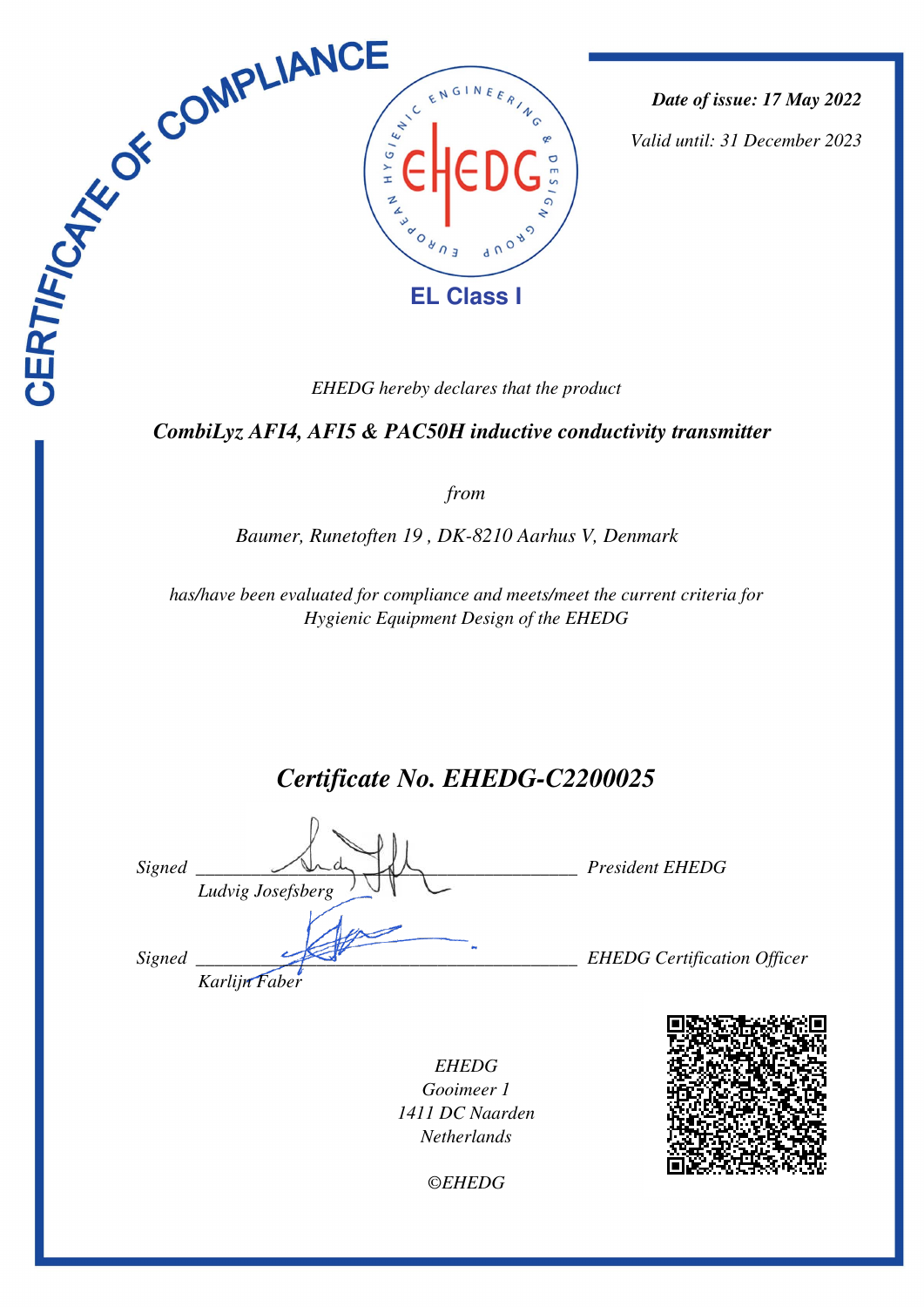## **Appendix 3**

## **EHEDG Certification – Equipment Evaluation Form**

Evaluation date: 08.12.2021 EHEDG File Number: EHEDG-R2200028 Certification Type: EL CLASS I

Applicant: Baumer A/S, Runetoften 19, DK-8210 Aarhus V

Equipment: CombiLyz AFI4, AFI5 & PAC50H inductive conductivity transmitter

Other essential identification:

## **Evaluated by:**

Name: Alan Friis

| <b>Approved by:</b>                                                                                                                                                                                          |                                                 |                            |   |
|--------------------------------------------------------------------------------------------------------------------------------------------------------------------------------------------------------------|-------------------------------------------------|----------------------------|---|
| Name: Ton Agterberg<br>Ton<br>Title: AEO                                                                                                                                                                     | Digitaal<br>ondertekend door<br>Ton Agterberg   |                            |   |
| Date, Signature:                                                                                                                                                                                             | Agterberg Datum: 2022.05.03<br>11:59:16 +02'00' |                            |   |
| 1. Results of inspection for compliance with the EHEDG Hygienic Design<br>Criteria.<br>Conclusion:<br>The equipment complies with the criteria.<br>The use of the EHEDG Certification logo is justified:     |                                                 | <b>YES</b><br><b>MAYBE</b> | ⊽ |
| Evidence for compliance provided and convincing for<br>2.<br>Certification. Conclusion:<br>The equipment complies with the criteria where possible.<br>The use of the EHEDG Certification logo is justified: |                                                 | <b>YES</b>                 | ⊽ |

Signature:

Den Dries

Date: 02.05.2022

*The original of this form will be kept by EHEDG together with the application, the inspection report, the evidence provided and any other relevant documentation, as listed on the back.*